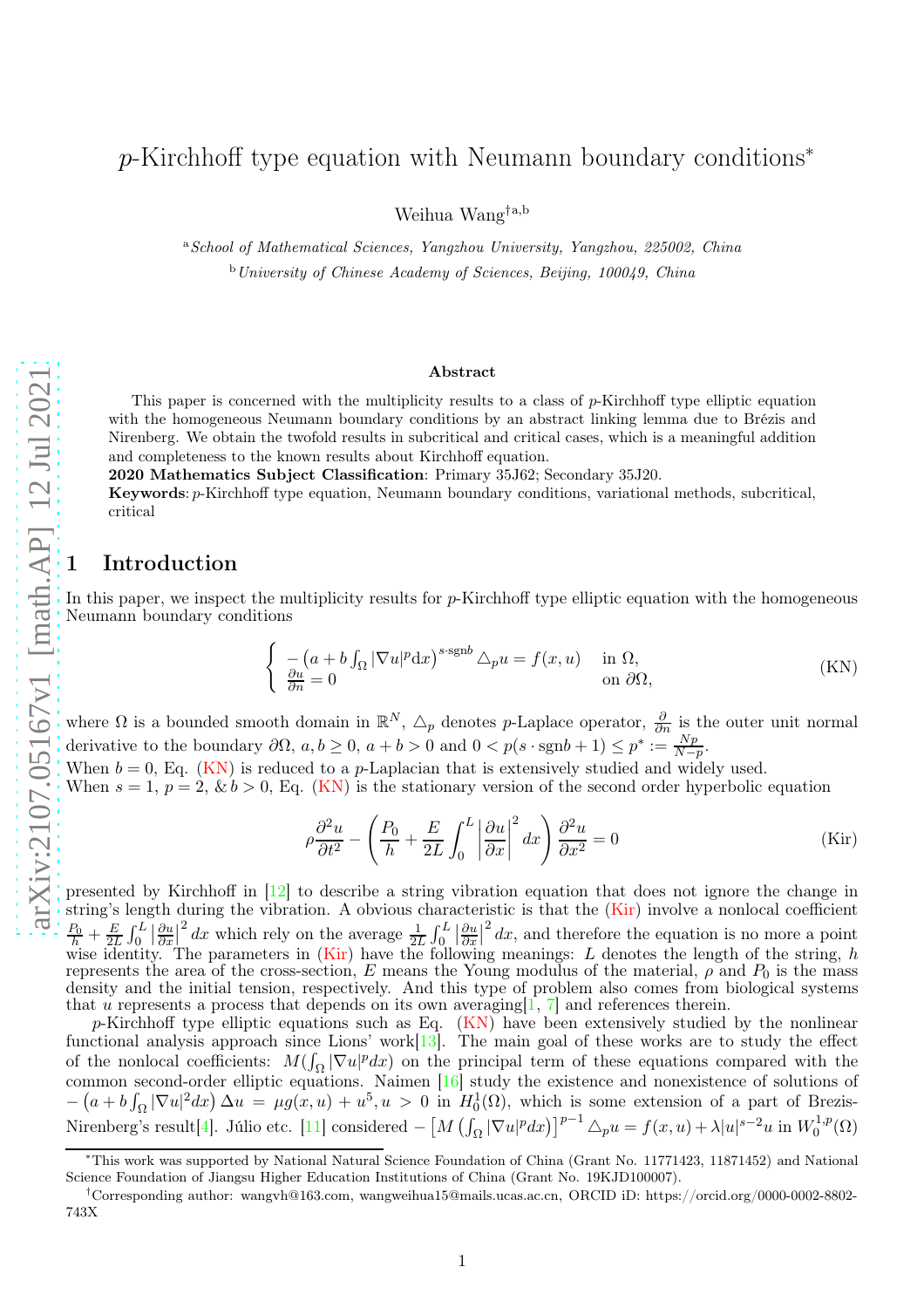with crtical/supercritical growth by using variational methods combined with Moser's iteration method under the condition that  $M(t) \ge m_0 > 0$  and  $M(t) = m_1 \ge m_0$  for all  $t \ge t_0$  or its equivalent variational condition. The above restrictions are removed from the results in our article. More about the existence and multiplicity of solutions for Kirchhoff/p-Kirchhoff (type) equations, we refer to  $\left[2, 6, 8, 15, 17, 18\right]$  $\left[2, 6, 8, 15, 17, 18\right]$  $\left[2, 6, 8, 15, 17, 18\right]$  $\left[2, 6, 8, 15, 17, 18\right]$  $\left[2, 6, 8, 15, 17, 18\right]$  $\left[2, 6, 8, 15, 17, 18\right]$  $\left[2, 6, 8, 15, 17, 18\right]$  $\left[2, 6, 8, 15, 17, 18\right]$  $\left[2, 6, 8, 15, 17, 18\right]$  and therein.

Chabrowski $[6]$  studied the existence of positive solutions for

$$
-\left(\int_{\Omega}|\nabla u|^2dx\right)^{s}\triangle u=Q(x)|u|^{\ell-2}u+\left(\int_{\Omega}|u|^qdx\right)^{r}|u|^{q-2}u
$$

with Neumann boundary conditions. Motivated by  $[6]$ , we deal with p-Kirchhoff type equation and the classical p-Laplacian in a uniform form in this article. We will show that p-Kirchhoff type equation can still be treated like the semilinear elliptic equations with p-Laplacian despite the presence of the nonlocal coefficients. In addition, we obtain the twofold results in not only subcritical but also critical cases.

Boureanu and Mihăilescu [\[3\]](#page-7-3) established the existence and multiplicity of solutions for  $p(x)$ -Laplacian with Neumann boundary conditions in case of subcritical growth, which is the main source of our method in the present article.

For the purpose of depicting our results, we need to present the concept of weak solution for Eq. [\(KN\)](#page-0-0) and the right side term f satisfied conditions:

**Definition 1.1.** We say that  $u \in W^{1,p}(\Omega)$  is a weak solution of Eq. [\(KN\)](#page-0-0) provided

$$
\left(a+b\int_{\Omega}|\nabla u|^pdx\right)^{s\cdot \text{sgn}b}\int_{\Omega}|\nabla u|^{p-2}\nabla u\cdot \nabla \varphi dx-\int_{\Omega}f(x,u)\varphi dx=0
$$

for any  $\varphi$  in  $W^{1,p}(\Omega)$ .

The nonlinear term  $f : \overline{\Omega} \times \mathbb{R} \to \mathbb{R}$  is assumed to be a continuous function that satisfies the following condition:

- $(f_1)$  (subcritical growth)  $|f(x,t)| \leq C(1+|t|^{q-1})$  for all  $t \in \mathbb{R}$  and  $x \in \overline{\Omega}$ , where C is a positive constant and  $p(s \cdot \text{sgn}b + 1) < q < p^*$ .
- $(\tilde{f}_1)$  (critical growth)  $f(x,t) = -|t|^{p^*-2}t + g(x,t)$ , where  $g(x,t)$  satisfies the following conditions:  $|g(x,t)| \leq \tilde{C}|t|^{q-1}$  for all  $t \in \mathbb{R}$  and  $x \in \overline{\Omega}$  with  $\tilde{C}$  is a positive constant and  $p(s \cdot \text{sgn}b + 1) \leq q < p^*$ .

(f<sub>2</sub>) There exists a constant  $\eta_0 > 0$  such that  $0 < \lim_{|t| \to 0} \frac{F(x,t)}{|t|^{p(s-sgnb)}}$  $\frac{f'(x,t)}{|t|^{p(s\text{-sgn}b+1)}} < \eta_0$  uniformly a.e.  $x \in \Omega$ .

 $(f_3)$   $\lim_{|t|\to+\infty} F(x,t) = -\infty$  and  $\lim_{|t|\to\infty} \frac{F(x,t)}{|t|^{p(s\text{-sgn}b)}}$  $\frac{F(x,t)}{|t|^{p(s\cdot \text{sgn}b+1)}} \leq 0$  uniformly a.e.  $x \in \Omega$ , where  $F(x,t) = \int_0^t f(x,s)ds$ .

Remark 1.2. The hypothesis  $(\tilde{f}_1)$  can be weakened to  $(\underline{f}_1)$  $f(x,t) = -|t|^{p^*-2}t + g(x,t)$  with  $g(x,t)$  satisfying the conditions:

- $|g(x,t)| \leq \tilde{C}(1+|t|^{q-1})$  for all  $t \in \mathbb{R}$  and  $x \in \overline{\Omega}$ ,
- $\lim_{|t| \to \infty} \frac{g(x,t)}{|t| p(s \cdot \text{sgn}b + t)}$  $\frac{g(x,t)}{|t|^{p(s\cdot \text{sgn}b+1)-1}} \leq 0$  uniformly a.e.  $x \in \Omega$ ,

where  $\tilde{C}$  is a positive constant and  $p(s \cdot \text{sgn}b + 1) \le q < p^*$ .

For the case of  $f(x, t)$  with subcritical growth, we have the following results.

<span id="page-1-0"></span>**Theorem 1.3** (Subcritical case). Assume that the function  $f(x, t)$  satisfies (f<sub>1</sub>), (f<sub>2</sub>) and (f<sub>3</sub>). Then problem [\(KN\)](#page-0-0) owns at least two non-trivial weak solutions.

For the case of  $f(x, t)$  with critical growth, we have the following results.

<span id="page-1-1"></span>**Theorem 1.4** (Critical case). Suppose that the function  $f(x,t)$  satisfies  $(\tilde{f}_1)$ . Then problem [\(KN\)](#page-0-0) possesses at least two non-trivial weak solutions if  $a > 0$ .

This paper is organized as follows: In Section 2, we review some necessary preliminaries. In Section 3, we gets the results when  $f(x, t)$  is subcritical growth on t. And in Section 4, we deal with the case of critical growth.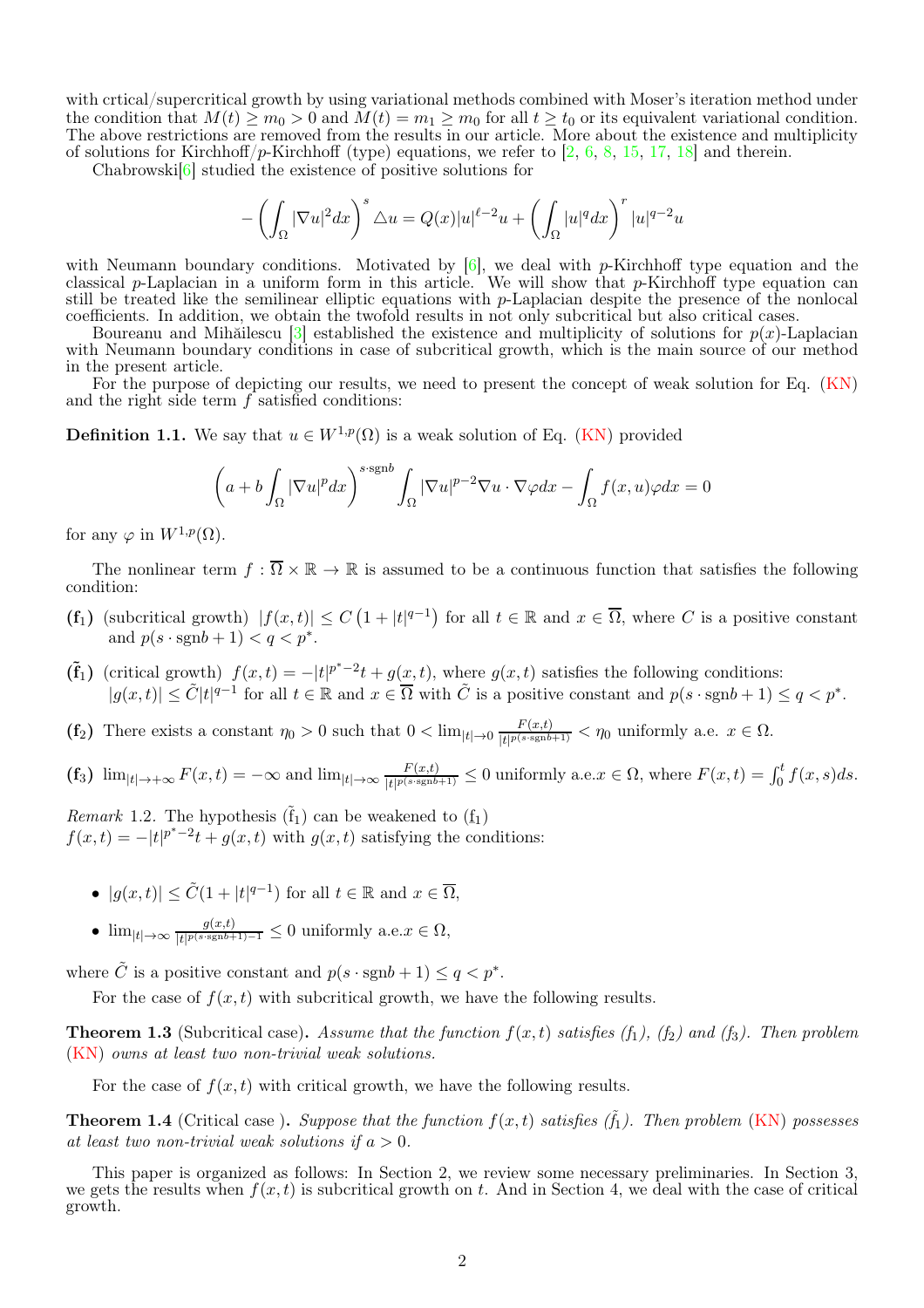## 2 Preliminaries

We define the energy functional  $I_b(u): W^{1,p}(\Omega) \to \mathbb{R}$  as

$$
I_b(u) = \begin{cases} \frac{1}{p(s+1)b} \left( a + b \int_{\Omega} |\nabla u|^p dx \right)^{s+1} - \frac{a^{s+1}}{p(s+1)b} - \int_{\Omega} F(x, u) dx, & b > 0, \\ \frac{1}{p} \int_{\Omega} |\nabla u|^p dx - \int_{\Omega} F(x, u) dx, & b = 0. \end{cases}
$$

Standard arguments indicate that  $I_b \in C^1(W^{1,p}(\Omega), \mathbb{R})$  with

$$
I'_b(u)\varphi = \left(a + b\int_{\Omega} |\nabla u|^p dx\right)^{s \cdot \text{sgn}b} \int_{\Omega} |\nabla u|^{p-2} \nabla u \cdot \nabla \varphi dx - \int_{\Omega} f(x, u)\varphi dx,
$$

for any  $u, \varphi$  in  $W^{1,p}(\Omega)$ . Therefore, weak solutions of Eq. [\(KN\)](#page-0-0) are just the critical points of  $I_b$ .

We also need Palais-Smale "compactness" condition:

**Definition 2.1** (Palais, 1970, Definition 1.3, [\[10\]](#page-8-10)). Let X be a Banach space. A  $C^1$ -functional  $J: X \to \mathbb{R}$ satisfies Palais-Smale (henceforth denoted by (PS)) condition if every sequence  $\{u_n\}$  in X such that  $J(u_n)$ is bounded and  $\lim_{n\to+\infty} J'(u_n) = 0$  in  $X^*$  has a convergent subsequence.

A basic tool in this paper is the following abstract linking arguments due to Brézis and Nirenberg[\[5\]](#page-7-4).

<span id="page-2-0"></span>**Lemma 2.2** ([\[5\]](#page-7-4), Theorem 4). Suppose that  $(X, \|\cdot\|_X)$  is a Banach space with the direct sum decomposition  $X = X_1 \oplus X_2$  with  $\dim(X_2) < +\infty$ . Assume that  $J \in C^1(X, \mathbb{R})$  with  $J(0) = 0$  satisfies (PS) condition in X. Moreover, for a constant  $\rho > 0$ , we have

$$
J(u) \ge 0 \text{ for all } u \in X_1 \text{ with } ||u||_X \le \rho
$$

and

$$
J(u) \le 0 \quad \text{ for all } u \in X_2 \text{ with } ||u||_X \le \rho.
$$

Also assume that J is bounded from below and  $\inf_X J < 0$ . Then J has at least two nontrivial critical points.

In order to apply Lemma [2.2](#page-2-0) to the functional  $I_b$ , we have to decompose the space  $W^{1,p}(\Omega)$  as  $W^{1,p}(\Omega)$  =  $W_0 \oplus \mathbb{R}$ , where

$$
W_0 = \left\{ u \in W^{1,p}(\Omega) : \int_{\Omega} u dx = 0 \right\}.
$$

Obviously,  $W_0$  is a closed linear subspace of  $W^{1,p}(\Omega)$  with codimension 1. In detail, under the above space decomposition, for any  $u \in W^{1,p}(\Omega)$ , denote  $\overline{u} = \frac{1}{|\Omega|} \int_{\Omega} u dx$  and  $\widetilde{u} = u - \overline{u}$ . Then  $u = \widetilde{u} + \overline{u}$ , where  $\overline{u} \in \mathbb{R}$ and  $\widetilde{u} \in W_0$ . This decomposition yields the norm  $||u||^p = \int_{\Omega} |\nabla \widetilde{u}|^p dx + \overline{u}^p$  of  $W^{1,p}(\Omega)$ , which is equivalent to the "standard" norm  $||u||_{W^{1,p}(\Omega)} := ||\nabla u||_{L^p(\Omega)} + ||u||_{L^p(\Omega)}$  on  $W^{1,p}(\Omega)$ . For the sake of simplicity, we will not distinguish between these two norms in the following discussion.

In order to get the functional  $I_b$  to meet the (PS) condition, we also need the following inequality:

<span id="page-2-1"></span>**Lemma 2.3** (Lemma 5.1 and Lemma 5.2,  $[9]$  or Lemma 3.3,  $[11]$ ). Let  $\langle \cdot, \cdot \rangle$  be the normal inner product in  $\mathbb{R}^N$ . Then

$$
\left\langle |x|^{p-2}x-|y|^{p-2}y,x-y\right\rangle \geq C_{p}|x-y|^{p}~\textit{if}~p\geqslant 2
$$

or

$$
\langle |x|^{-2}x - |y|^{p-2}y, x - y \rangle \ge \frac{C_p|x - y|^2}{(|x| + |y|)^{2-p}} \text{ if } 2 > p > 1
$$

for any  $x, y$  be in  $\mathbb{R}^N$ .

#### 3 Subcritical case

<span id="page-2-2"></span>**Lemma 3.1.** Assume that conditions  $(f_1)$  and  $(f_3)$  are satisfied. Then the functional  $I_b$  fulfills the  $(PS)$ condition.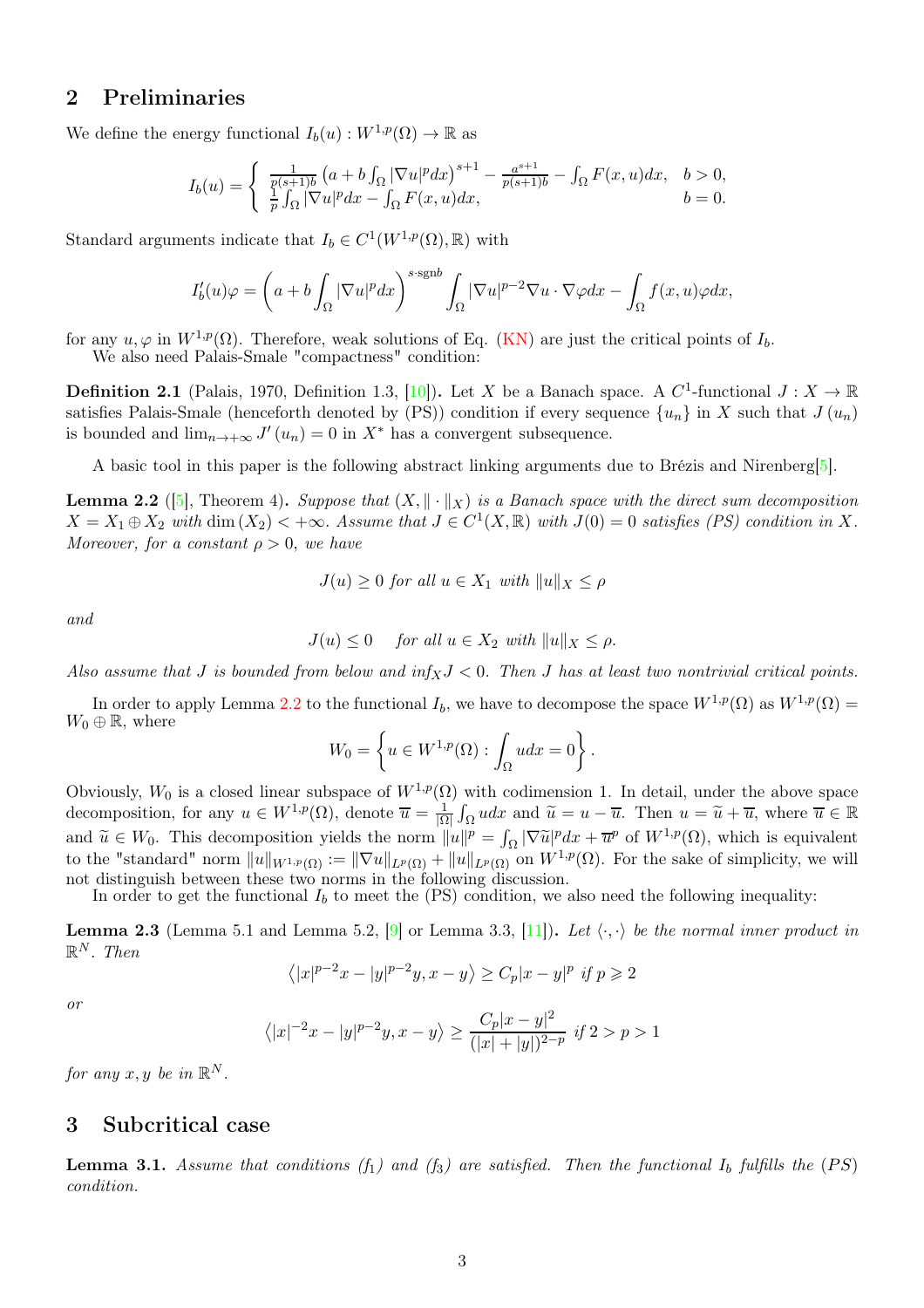*Proof.* Let  $\{u_n\} \subseteq W^{1,p}(\Omega)$  be such that  $|I_b(u_n)| \leq M$  and  $|\langle I'_b(u_n), \varphi \rangle| = o(\|\varphi\|)$  for any  $\varphi \in W^{1,p}(\Omega)$ . *Claim:*  $\{u_n\}$  is bounded in  $W^{1,p}(\Omega)$ .

In fact, arguing by contradiction and passing to a subsequence, we assume that  $||u_n|| \to \infty$  as  $n \to +\infty$ .

Let  $v_n(x) := \frac{u_n(x)}{||u_n||}$ , then  $||v_n|| = 1$  in  $W^{1,p}(\Omega)$  and  $W^{1,p}(\Omega)$  is a reflexive Banach space, up to a subsequence,  $v_n \rightharpoonup v$  in  $W^{1,p}(\Omega)$ . Therefore,

$$
v_n \rightarrow v \text{ in } L^r(\Omega), 1 < r < p^*,
$$
  

$$
v_n(x) \rightarrow v(x) \text{ a.e. in } \Omega.
$$

Since  $\lim_{|t|\to\infty} \frac{F(x,t)}{|t|^{p(s\cdot \text{sgn}b)}}$  $\frac{F(x,t)}{|t|^{p(s\cdot \text{sgn}b+1)}} \leq 0$ , for any  $\varepsilon > 0$ , there exists  $R > 0$  such that  $F(x,t) \leq \varepsilon |t|^{p(s\cdot \text{sgn}b+1)}$  for all  $(x, |t|)$  in  $\Omega \times [R, +\infty)$ . And together with F is continuous in  $\overline{\Omega} \times \mathbb{R}$ , there exists a constant  $C_1 > 0$  such that

$$
F(x,t) \le \varepsilon |t|^{p(s \cdot \text{sgn}b + 1)} + C_1 \tag{3.1}
$$

for any  $(x, |t|)$  in  $\Omega \times [R, +\infty)$ .

First of all, we consider the case of  $b > 0$ .

<span id="page-3-0"></span>
$$
\frac{M}{\|u_n\|^{p(s+1)}} \geq \frac{I_b(u_n)}{\|u_n\|^{p(s+1)}}
$$
\n
$$
= \frac{1}{\|u_n\|^{p(s+1)}} \left[ \frac{1}{p(s+1)b} \left( a + b \int_{\Omega} |\nabla u_n|^p dx \right)^{s+1} - \frac{a^{s+1}}{p(s+1)b} - \int_{\Omega} F(x, u_n) dx \right]
$$
\n
$$
\geq \frac{1}{p(s+1)b} \left( \frac{a}{\|u_n\|^p} + b \int_{\Omega} |\nabla v_n|^p dx \right)^{s+1} - \frac{a^{s+1}}{p(s+1)b \|u_n\|^{p(s+1)}} - \varepsilon C_2 - \frac{C_1 |\Omega|}{\|u_n\|^{p(s+1)}} (3.2)
$$

where  $C_2$  is positive constant.

By [\(3.2\)](#page-3-0) and  $\lim_{n\to+\infty}||u_n|| = +\infty$ , together with the arbitrarily of  $\varepsilon$ , we have  $\lim_{n\to+\infty} \int_{\Omega} |\nabla v_n|^p dx = 0$ . Therefore,

$$
0 \leq \int_{\Omega} |\nabla v_0|^p dx \leq \liminf_{n \to +\infty} \int_{\Omega} |\nabla v_n|^p dx = 0.
$$

Hence,  $\nabla v_0 = 0$  a.e.  $x \in \Omega$  which yields  $v_0$  in R and

$$
\lim_{n \to +\infty} \int_{\Omega} |\nabla (v_n - v_0)|^p dx = \lim_{n \to +\infty} \int_{\Omega} |\nabla v_n|^p dx = 0.
$$
\n(3.3)

Considering  $v_n \to v$  in  $L^r(\Omega)$ ,  $1 < r < p^*$ , we have  $v_n \to v$  in  $W^{1,p}(\Omega)$ . That fact combined with  $||v_n|| = 1$ shows that  $v_0 \neq 0$  and consequently

$$
\lim_{n \to \infty} |u_n(x)| = \lim_{n \to \infty} ||u_n(x)|| \cdot |v_n| = \lim_{n \to \infty} ||u_n(x)|| \lim_{n \to \infty} |v_n| = +\infty, a.e. x \in \Omega.
$$

Hence,  $\lim_{n\to\infty} \int_{\Omega} F(x, u_n) dx = -\infty$  by (f<sub>3</sub>). Therefore,

$$
M \geq I_b(u_n) = \frac{1}{p(s+1)b} \left( a + b \int_{\Omega} |\nabla u_n|^p dx \right)^{s+1} - \frac{a^{s+1}}{p(s+1)b} - \int_{\Omega} F(x, u_n) dx
$$
  

$$
\geq -\frac{a^{s+1}}{p(s+1)b} - \int_{\Omega} F(x, u_n) dx \to +\infty \text{ as } n \to +\infty,
$$

which is absurd. Hence,  $u_n$  is bounded in  $W^{1,p}(\Omega)$  in case of  $b > 0$ .

And we can use a similar method to prove that  $u_n$  is bounded in  $W^{1,p}(\Omega)$  when  $b = 0$ . Therefore,  $u_n$  is bounded in  $W^{1,p}(\Omega)$ . Passing to a subsequence if necessary, there exists  $u \in W^{1,p}(\Omega)$  such that  $u_n \rightharpoonup u$  in  $W^{1,p}(\Omega)$  and thus

<span id="page-3-1"></span>
$$
u_n \ \to \ u \text{ in } L^r(\Omega) \text{ with } 1 < r < p^*,
$$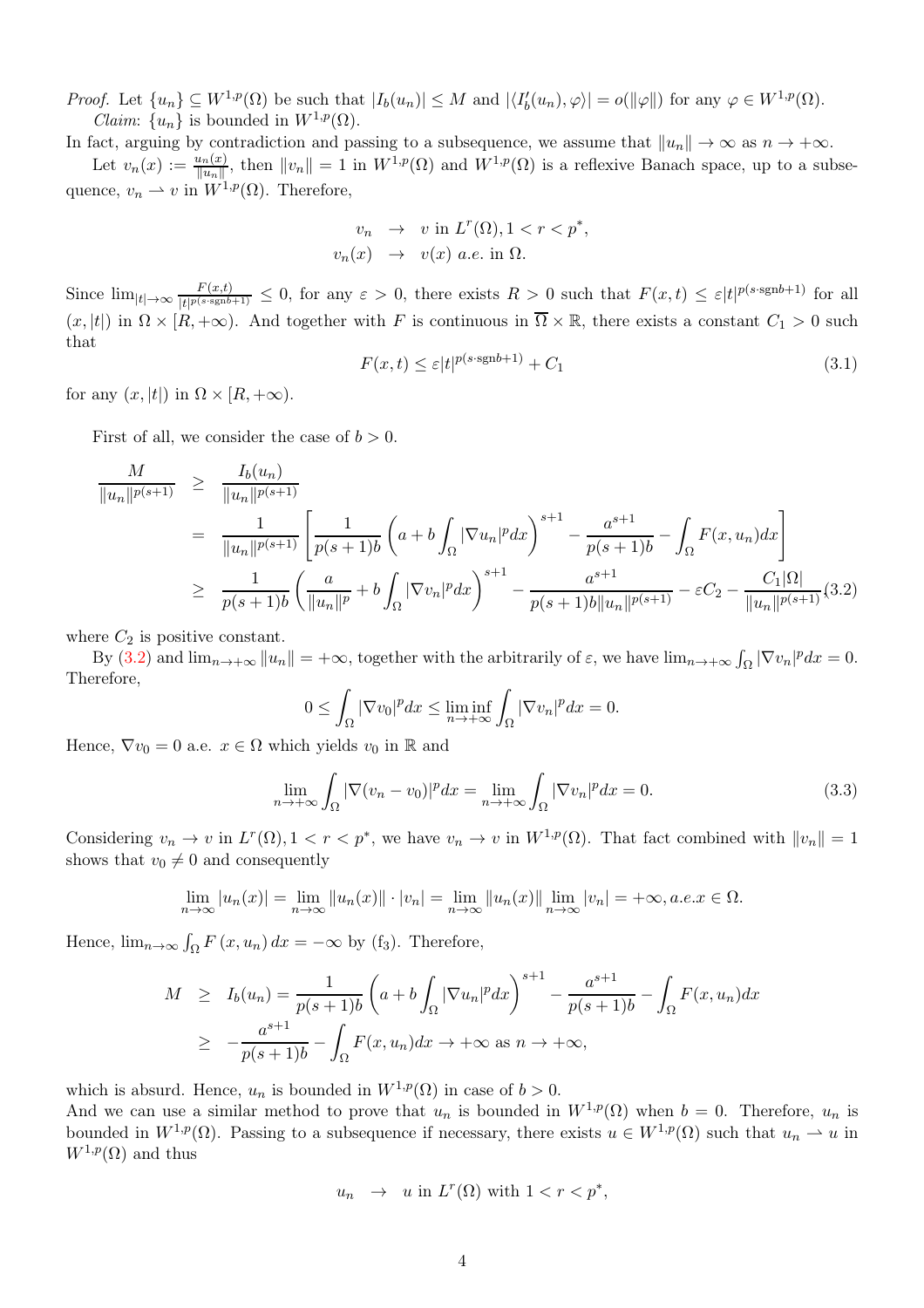$$
u_n(x) \rightarrow u(x) \ a.e. \ \text{in } \Omega.
$$

According to  $(3.4)$  and the condition  $(f_1)$ , we have

<span id="page-4-0"></span>
$$
\left| \int_{\Omega} f(x, u_n) (u_n - u) dx \right|
$$
  
\n
$$
\leq C \int_{\Omega} \left( 1 + |u_n|^{q-1} \right) |u_n - u| dx
$$
  
\n
$$
\leq C_1 \|u_n\|_{q'}^{q-1} \|u_n - u\|_q + C_1 |\Omega|^{\frac{1}{p'}} \|u_n - u\|_p , \tag{3.5}
$$

with  $q'=\frac{q}{q}$  $\frac{q}{q-1}$  and  $p' = \frac{p}{p-1}$  $\frac{p}{p-1}$ , which approaches 0 as  $n \to \infty$ . In the light of  $|\langle I'_b(u_n), \varphi \rangle| = o(||\varphi||)$  and [\(3.5\)](#page-4-0), we have

$$
I'_b(u_n)(u_n-u) = \left(a + b \int_{\Omega} |\nabla u_n|^p dx\right)^{s \cdot \operatorname{sgn}b} \int_{\Omega} |\nabla u_n|^{p-2} \nabla u_n \cdot \nabla (u_n-u) dx - \int_{\Omega} f(x, u_n)(u_n-u) dx.
$$

Hence,

$$
\lim_{n \to +\infty} \left( a + b \int_{\Omega} |\nabla u_n|^p dx \right)^{s \cdot \text{sgn}b} \int_{\Omega} |\nabla u_n|^{p-2} \nabla u_n \cdot \nabla (u_n - u) dx
$$
\n
$$
= \lim_{n \to +\infty} I'_b(u_n)(u_n - u) + \lim_{n \to +\infty} \int_{\Omega} f(x, u_n)(u_n - u) dx
$$
\n
$$
= 0 + 0 = 0.
$$

Since  $u_n$  is bounded in  $W^{1,p}(\Omega)$ , hence,  $\lim_{n\to+\infty} \int_{\Omega} |\nabla u_n|^{p-2} \nabla u_n \cdot \nabla (u_n - u) dx = 0$ . On the other hand,  $u_n \rightharpoonup u$  in  $W^{1,p}(\Omega)$ , we infer that

$$
\lim_{n \to +\infty} \int_{\Omega} |\nabla u|^{p-2} \nabla u \cdot \nabla (u_n - u) dx = 0.
$$

And utilizing Lemma [2.3,](#page-2-1) we may obtain

<span id="page-4-1"></span>
$$
\lim_{n \to +\infty} \int_{\Omega} |\nabla (u_n - u)|^p dx = 0. \tag{3.6}
$$

Combining the above fact with [\(3.6\)](#page-4-1) and [\(3.4\)](#page-3-1), we deduce that  $u_n \to u$  in  $W^{1,p}(\Omega)$ , i.e.  $I_b$  appeases the  $(PS)$ condition. □

<span id="page-4-3"></span>**Lemma 3.2.** Assume that condition  $(f_2)$  and  $(f_3)$  are contented. Then  $I_b$  is bounded from below and  $\inf_{u \in H^1(\Omega)} I_b(u) < 0.$ 

*Proof.* Since  $\lim_{|t|\to+\infty} F(x,t) = -\infty$  and F is continuous in  $\overline{\Omega}\times\mathbb{R}$ , we infer that there exists a constant  $M > 0$  such that  $\int_{\Omega} F(x, u) dx < M_3$ . Therefore, we have

$$
I_b(u) > \begin{cases} \frac{1}{p(s+1)b} \left( a + b \int_{\Omega} |\nabla u|^p dx \right)^{s+1} - \frac{a^{s+1}}{p(s+1)b} - M_3, & b > 0 \\ \frac{1}{p} \int_{\Omega} |\nabla u|^p dx - M_3, & b = 0 \end{cases} \ge \begin{cases} -\frac{a^{s+1}}{p(s+1)b} - M_3, & b > 0, \\ -M_3, & b = 0. \end{cases} > -\infty,
$$

that is,  $I_b$  is bounded from below.

Since  $0 < \lim_{|t| \to 0} \frac{F(x,t)}{|t|^{p(s \cdot \text{sgn}b)}}$  $\frac{f(x,t)}{|t|^{p(s\cdot sgnb+1)}} < \eta_0$ , we deduce that there exists a constant  $\delta > 0$  such that, for any  $|t| \in (0,\delta),\ 0 < \frac{F(x,t)}{1+|p(s) \text{sgn}b|}$  $\frac{F(x,t)}{|t|^{p(s\text{-sgn}b+1)}} < \eta_0 \text{ or } 0 < F(x,t) < \eta_0 |t|^{p(s\text{-sgn}b+1)}.$ Notice that  $F(x, 0) \equiv 0$ , we obtain

<span id="page-4-2"></span>
$$
0 \le F(x,t) \le \eta_0 |t|^{p(s \cdot \text{sgn}b + 1)} \text{ for any } (x,|t|) \in \overline{\Omega} \times [0,\delta]. \tag{3.7}
$$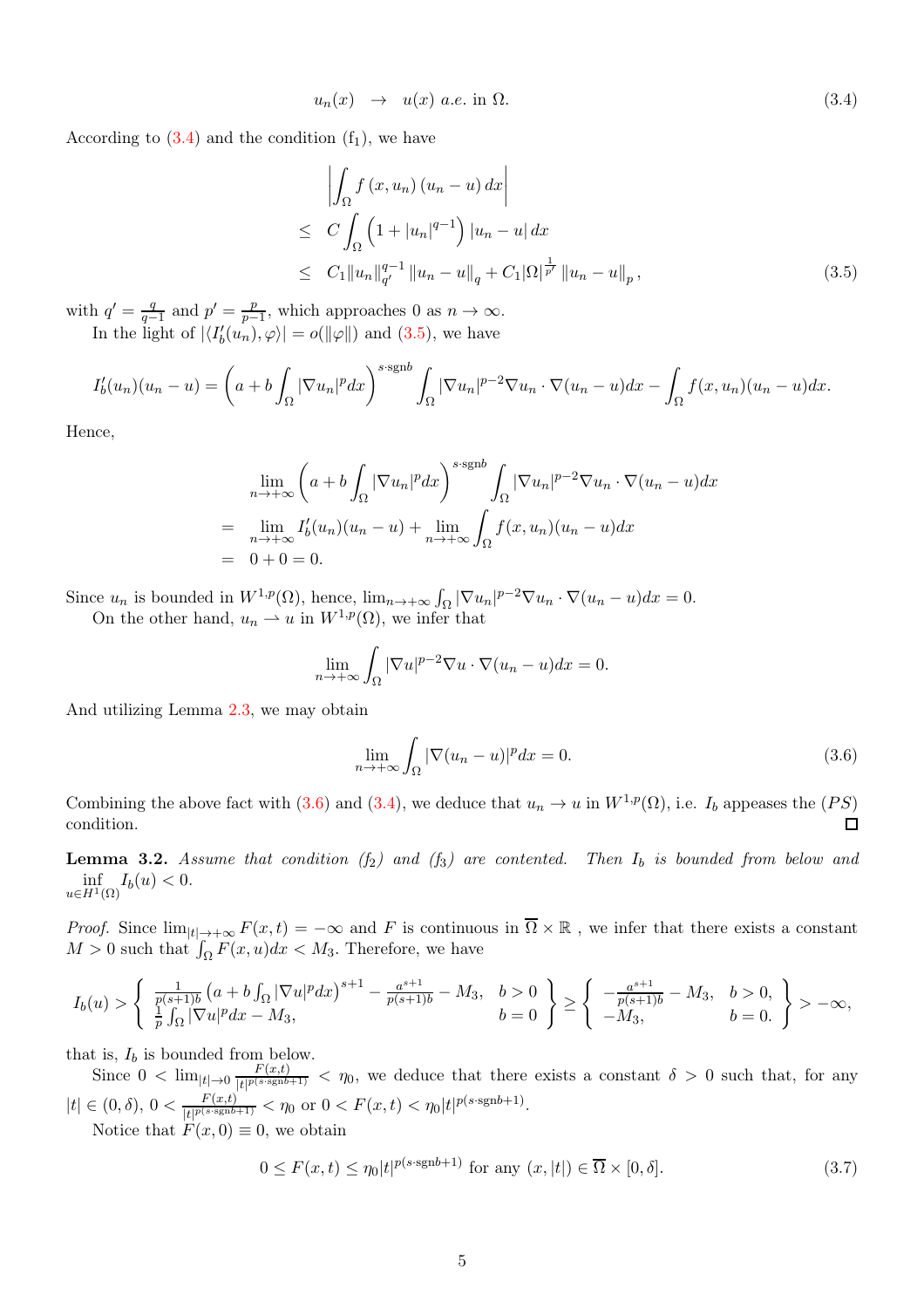Hence, there exists a constant function  $t_0$  in  $W^{1,p}(\Omega)$  with  $0 < t_0 < \delta$  such that

$$
I_b(t_0) = -\int_{\Omega} F(x, t_0) dx < 0.
$$

Thence, we have  $\inf_{u \in W^{1,p}(\Omega)} I(u) \leq I_b(t_0) < 0.$ 

<span id="page-5-0"></span>**Lemma 3.3.** Assume that conditions (f<sub>1</sub>) and (f<sub>2</sub>) are sufficed. Then there exists  $\rho > 0$  such that for all  $u \in H_0$  with  $||u|| \leq \rho$  we have  $I_b(u) \geq 0$  and  $I_b(e) \leq 0$  for all  $e \in \mathbb{R}$  with  $|e| \leq \rho$ .

*Proof.* We take  $u \in W_0$  with  $||u|| = \rho$ , where  $\rho$  is small enough and will be determined later. Combining  $(3.7)$  with the condition  $(f_1)$ , there exists a constant  $C_{\eta_0}$  dependent on  $\eta_0$  in  $(f_2)$  such that

$$
F(x,t) \le \eta_0 |t|^{p(s \cdot \text{sgn}b+1)} + C_{\eta_0} |t|^q \text{ for any } (x,t) \in \overline{\Omega} \times \mathbb{R}.
$$
 (3.8)

Thence, by continuous embedding,

$$
\int_{\Omega} F(x, u) dx \leq \eta_0 \int_{\Omega} |u|^{p(s \cdot \text{sgn}b + 1)} dx + C_{\eta_0} \int_{\Omega} |u|^q dx
$$
  

$$
\leq C_2 \eta_0 \|u\|^{p(s \cdot \text{sgn}b + 1)} + \overline{C}_{\eta_0} \|u\|^q.
$$

By Poincaré's inequality, there exists a positive constant  $C_3$  such that  $\|\nabla u\|_{L^p(\Omega)} \geq C_3 \|u\|$ . If  $b > 0$ ,

$$
I_b(u) = \frac{1}{p(s+1)b} \left( a + b \int_{\Omega} |\nabla u|^p dx \right)^{s+1} - \frac{a^{s+1}}{p(s+1)b} - \int_{\Omega} F(x, u) dx
$$
  
\n
$$
\geq \frac{b^s}{p(s+1)} \left( \int_{\Omega} |\nabla u|^p dx \right)^{s+1} - C_2 \eta_0 \|u\|^{p(s+1)} - \overline{C}_{\eta_0} \|u\|^q
$$
  
\n
$$
\geq \left[ \frac{C_3^{p(s+1)} b^s}{p(s+1)} - \frac{3}{2} C_2 \eta_0 \right] \|u\|^{p(s+1)} + \frac{1}{2} C_2 \eta_0 \|u\|^{p(s+1)} - \overline{C}_{\eta_0} \|u\|^q
$$

Take  $\frac{C_3^{p(s+1)}b^s}{p(s+1)} - \frac{3}{2}C_2\eta_0 = 0$ , i.e.  $\eta_0 = \frac{2C_3^{p(s+1)}b^s}{3pC_2(s+1)} > 0$ , then

$$
I_b(u) \ge \left[ \frac{C_3^{p(s+1)} b^s}{3p(s+1)} - \overline{C}_{\eta_0} \|u\|^{q-p(s+1)} \right] \|u\|^{p(s+1)}.
$$
\n(3.9)

Combined with the above inequalities and the condition  $p(s \cdot \text{sgn}b + 1) < q$ , it yields that there exists  $\rho > 0$ small enough such that  $I_b(u) \geq 0$  for all u in  $W_0$  with  $||u|| \leq \rho$ . And we can use a similar method to prove that  $I_b(u) \geq 0$  for all u in  $W_0$  with  $||u|| \leq \rho$  when  $b = 0$ .

At last, considering the constant function t in  $\mathbb{R} \subset W^{1,p}(\Omega)$ , we have  $I_b(u) = -\int_{\Omega} F(x,t)dt$ , which yields  $I_b(u) \leq 0$  for  $t \in \mathbb{R}$  small enough together with  $(3.7)$ .  $\Box$ 

Proof of Theorem [1.3.](#page-1-0) Combining Lemma [2.2](#page-2-0) with Lemma [3.1,](#page-2-2) Lemma [3.2](#page-4-3) and Lemma [3.3,](#page-5-0) we finish the proof of Theorem [1.3.](#page-1-0)  $\Box$ 

#### 4 Critical case

In the critical case, by the hypothesis  $(\tilde{f}_1)$ , we have

$$
I_b(u) = \begin{cases} \frac{1}{p(s+1)b} \left( a + b \int_{\Omega} |\nabla u|^p dx \right)^{s+1} - \frac{a^{s+1}}{p(s+1)b} + \int_{\Omega} \frac{1}{p^*} |u|^{p^*} dx - \int_{\Omega} G(x, u) dx, & b > 0, \\ \frac{1}{p} \int_{\Omega} |\nabla u|^p dx + \int_{\Omega} \frac{1}{p^*} |u|^{p^*} dx - \int_{\Omega} G(x, u) dx, & b = 0, \end{cases}
$$

 $\Box$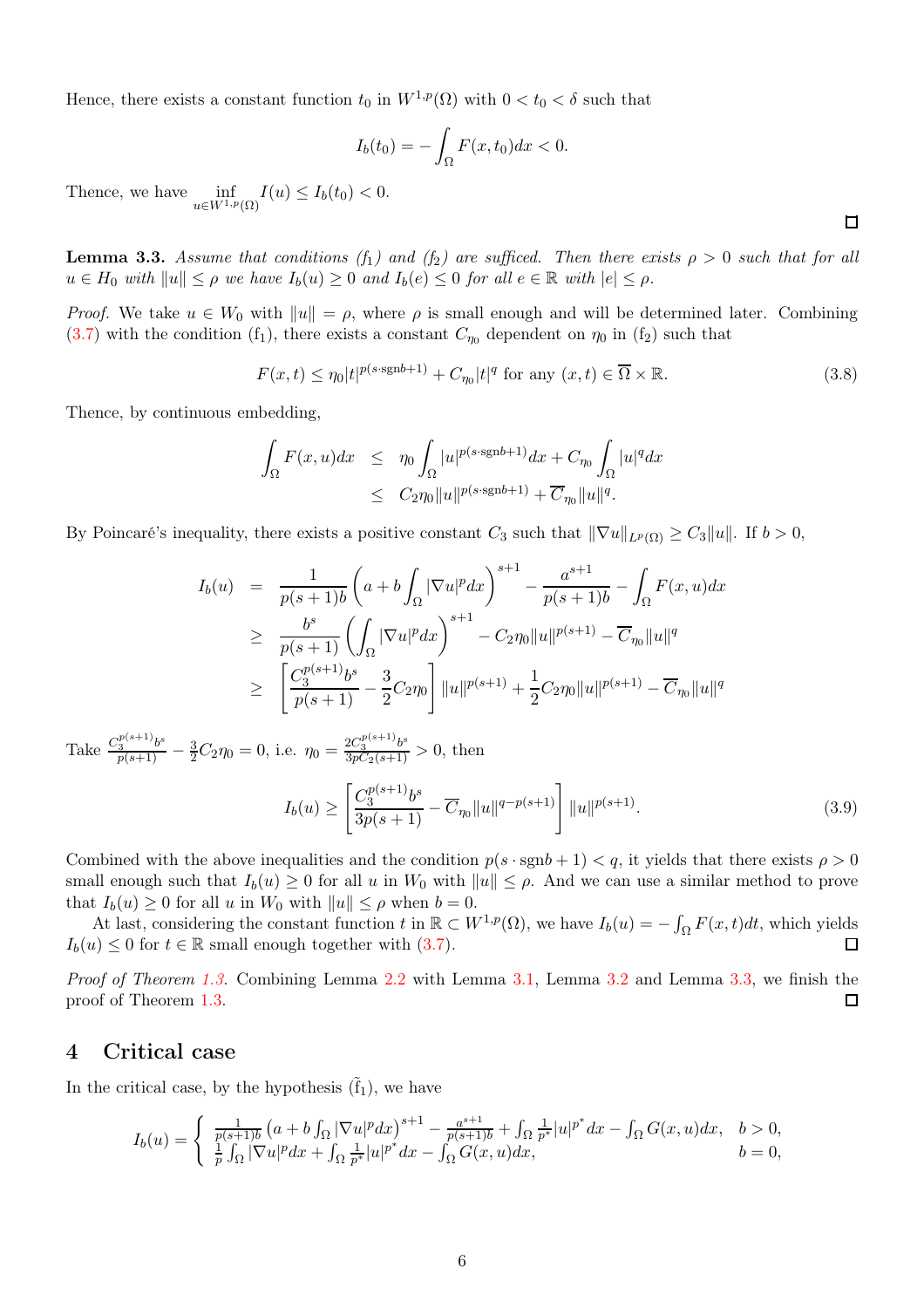where  $G(x,t) = \int_0^t g(x,\tau)d\tau$ . Standard arguments show that  $I_b \in C^1(W^{1,p}(\Omega),\mathbb{R})$  with

$$
I'_b(u)\varphi = \left(a + b \int_{\Omega} |\nabla u|^2 dx\right)^{s \cdot \text{sgn}b} \int_{\Omega} \nabla u \cdot \nabla \varphi dx + \int_{\Omega} |u|^{2^{*-2}} u \varphi dx - \int_{\Omega} g(x, u) \varphi dx,
$$

for any  $u, \varphi$  in  $W^{1,p}(\Omega)$ .

<span id="page-6-1"></span>**Lemma 4.1.** Assume that the condition  $(\tilde{f}_1)$  is satisfied. Then the function  $I_b$  fulfills the  $(PS)_c$  condition.

*Proof.* The condition  $(\tilde{f}_1)$  indicates  $(f_3)$ . From the fact  $\{u_n\}$  is a Palais-Smale sequence, it follows that  $\{u_n\}$ is bounded in  $W^{1,p}(\Omega)$  (Refer to *Claim* in the proof of Lemma [3.1\)](#page-2-2). Thus, there exists a subsequence, that we will denote by  $u_n$  such that

$$
u_n \rightarrow u \text{ weakly in } W^{1,p}(\Omega),
$$
  
\n
$$
u_n \rightarrow u \text{ strongly in } L^r(\Omega), 1 < r < p^* \text{ and for almost every } x \text{ in } \Omega.
$$

The Concentration Compactness Lemma<sup>[\[14\]](#page-8-12)</sup> indicates: If  $|\nabla u_n|^p \rightharpoonup \mu$  and  $|u_n|^{p^*} \rightharpoonup \eta$  weakly-<sup>\*</sup> in the sense of measures, where  $\mu$  and  $\eta$  are bounded nonnegative measures on  $\mathbb{R}^N$ , then there exist at most countable  $x_1, x_2, \ldots, x_K \in \overline{\Omega}$  and  $\eta_1, \eta_2, \ldots, \eta_K, \mu_1, \mu_2, \ldots, \mu_K$  nonnegative numbers such that

$$
\eta = |u|^{p^*} + \sum_{j=1}^K \eta_j \delta_{x_j}, \quad \eta_j > 0
$$
  

$$
\mu \geq |\nabla u|^p + \sum_{j=1}^K \mu_j \delta_{x_j}, \quad \mu_j > 0
$$
  

$$
(\eta_j)_{p^*}^{\frac{p}{p^*}} \leq \frac{\mu_j}{S} \tag{4.1}
$$

where  $\delta_x$  is the Dirac-mass of mass 1 concentrated at  $x \in \overline{\Omega}$ .

Let  $\phi \in C^{\infty}(\mathbb{R}^N)$  with  $\phi \equiv 1$  in  $B(x_k, \varepsilon)$  and  $\phi \equiv 0$  in  $B(x_k, 2\varepsilon)^c$ ,  $|\nabla \phi| \leq \frac{2C}{\varepsilon}$ , where  $x_i \in \overline{\Omega}$  belongs to the support of  $\eta$ . Considering the boundedness of the sequence  $\{u_n \phi\}$  in  $W^{1,p}(\Omega)$ , we obtain

$$
0 \leftarrow \langle I'_b(u_n), u_n \phi \rangle = \left( a + b \int_{\Omega} |\nabla u_n|^p dx \right)^{s \cdot \text{sgn}b} \int_{\Omega} |\nabla u_n|^{p-2} \nabla u_n \cdot \nabla (u_n \phi) dx + \int_{\Omega} |u_n|^{p^*} \phi dx - \int_{\Omega} g(x, u_n) u_n \phi dx.
$$

that is

<span id="page-6-0"></span>
$$
-\int_{\Omega} \phi d\eta + \int_{\Omega} g(x, u)u \phi dx
$$
  
= 
$$
\lim_{n \to \infty} \left( a + b \int_{\Omega} |\nabla u_n|^p dx \right)^{s \cdot \text{sgn}b} \int_{\Omega} |\nabla u_n|^{p-2} \nabla u_n \cdot \nabla (u_n \phi) dx
$$
  
= 
$$
\left( a + b \lim_{n \to \infty} \int_{\Omega} |\nabla u_n|^p dx \right)^{s \cdot \text{sgn}b}
$$
  

$$
\left[ \lim_{n \to \infty} \int_{\Omega} u_n |\nabla u_n|^{p-2} \nabla u_n \cdot \nabla \phi dx + \lim_{n \to \infty} \int_{\Omega} \phi |\nabla u_n|^p dx \right]
$$
(4.2)

Now, by Hölder's inequality and weak convergence,

$$
0 \leq \left( a + b \lim_{n \to \infty} \int_{\Omega} |\nabla u_n|^p dx \right)^{s \cdot \operatorname{sgn} b} \lim_{n \to \infty} \left| \int_{\Omega} u_n |\nabla u_n|^{p-2} \nabla u_n \cdot \nabla \phi dx \right|
$$
  

$$
\lesssim \lim_{n \to \infty} \left| \int_{\Omega} u_n |\nabla u_n|^{p-2} \nabla u_n \cdot \nabla \phi dx \right|
$$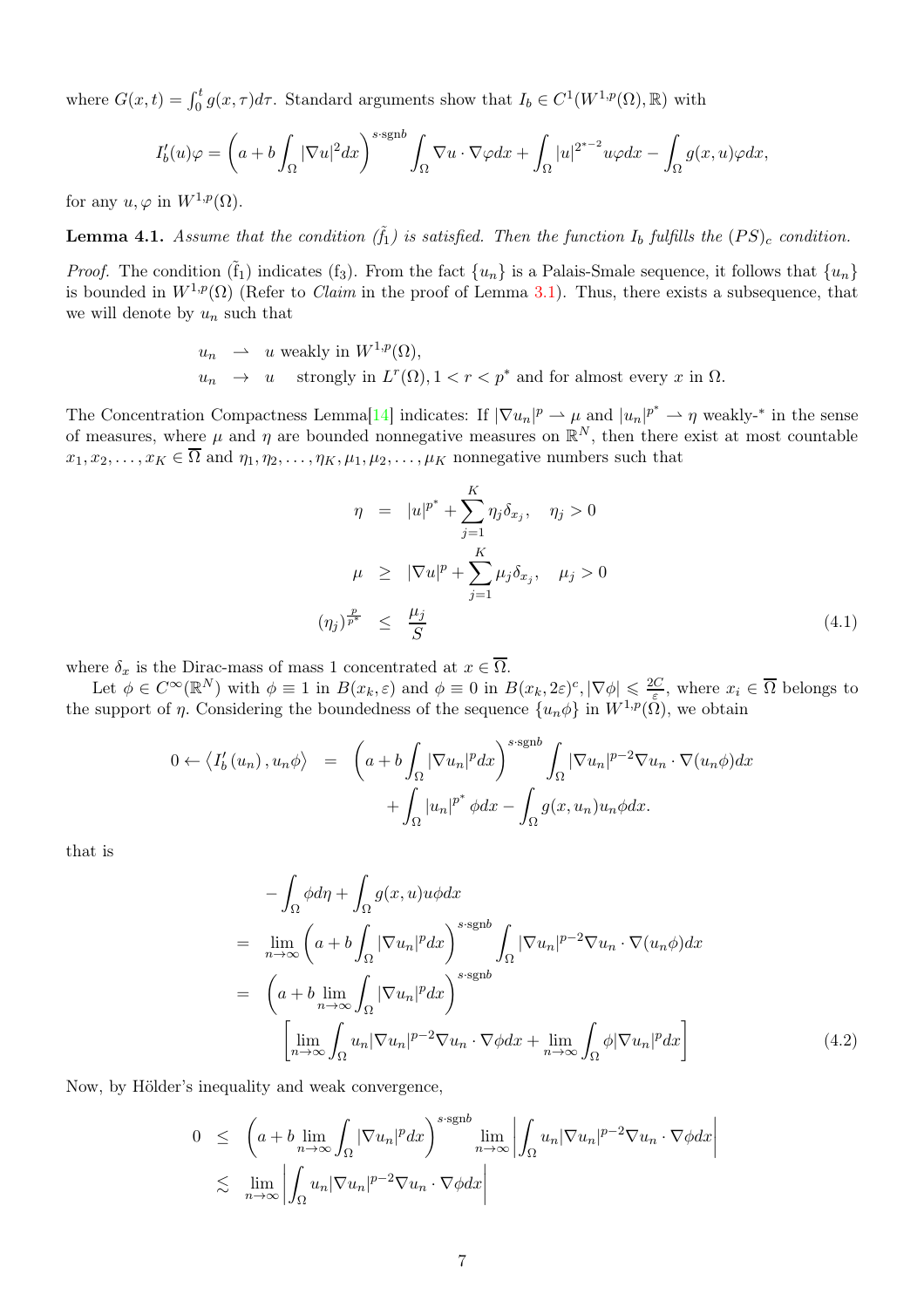$$
\leq \lim_{n \to \infty} \left( \int_{B(x_k, 2\varepsilon) \cap \Omega} |\nabla u_n|^p dx \right)^{\frac{1}{p'}} \lim_{n \to \infty} \left( \int_{B(x_k, 2\varepsilon) \cap \Omega} |u_n|^p |\nabla \phi|^p dx \right)^{\frac{1}{p}}
$$
  

$$
\leq \left( \int_{B(x_k, 2\varepsilon) \cap \Omega} |u|^p |\nabla \phi|^p dx \right)^{\frac{p}{p}}
$$
  

$$
\leq \left( \int_{B(x_k, 2\varepsilon) \cap \Omega} |\nabla \phi|^N dx \right)^{\frac{p}{N}} \left( \int_{B(x_k, 2\varepsilon) \cap \Omega} |u|^{p^*} dx \right)^{\frac{p}{p^*}}
$$
  

$$
\leq \left( \int_{B(x_k, 2\varepsilon) \cap \Omega} |u|^{p^*} dx \right)^{\frac{p}{p^*}}
$$
  

$$
\to 0, \text{ as } \varepsilon \to 0.
$$

Substituting the above inequality into  $(4.2)$ , we have

$$
0 = \lim_{\varepsilon \to 0} \left[ -\int_{\Omega} \phi d\eta + \int_{\Omega} g(x, u)u \phi dx - \lim_{n \to \infty} \left( a + b \int_{\Omega} |\nabla u_n|^p dx \right)^{s \cdot \text{sgn}b} \int_{\Omega} |\nabla u_n|^{p-2} \nabla u_n \cdot \nabla (u_n \phi) dx \right]
$$
  
\n
$$
= -\eta_k - \left( a + b \lim_{n \to \infty} \int_{\Omega} |\nabla u_n|^p dx \right)^{s \cdot \text{sgn}b} \lim_{\varepsilon \to 0} \left[ \lim_{n \to \infty} \int_{\Omega} \phi |\nabla u_n|^p dx \right]
$$
  
\n
$$
\leq -\eta_k - a^{s \cdot \text{sgn}b} \mu_k,
$$

which implies  $\eta_k + a^{s \cdot \text{sgn}b} \mu_k \leq 0$ . Therefore,  $\eta_k = 0$  and  $\mu_k = 0$  for any k. Consequently,  $||u_n|| \to ||u||$ .

<span id="page-7-5"></span>**Lemma 4.2.** Assume that conditions  $(\tilde{f}_1)$  is sufficed. Then there exists  $\rho > 0$  such that for all  $u \in W_0$  with  $||u|| \leq \rho$  we have  $I_b(u) \geq 0$  and  $I_b(e) \leq 0$  for all  $e \in \mathbb{R}$  with  $|e| \leq \rho$ .

 $\Box$ 

Remark 4.3.  $(\tilde{f}_1)$  implies  $(f_2)$ . Since the proof of Lemma [3.3](#page-5-0) uses only the continuity of the embedding and does not use the tightness of the embedding, the conclusion is still valid when the growth condition is promoted from the subcritical case to the critical case. And the proof method is similar, so we omitting the proof of Lemma [4.2.](#page-7-5)

*Proof of Theorem [1.4.](#page-1-1)* Combining Lemma  $2.2$  with Lemma  $4.1$ , Lemma  $3.2$  and Lemma  $4.2$ , we obtain the proof of Theorem [1.4.](#page-1-1)  $\Box$ 

### Acknowledgments

The author wishes to express his thanks to Professor Peihao Zhao from the School of Mathematics and Statistics in Lanzhou University for giving a guide to nonlinear functional analysis.

### <span id="page-7-0"></span>References

- [1] C. O. Alves, F. J. S. A. Corrêa, T. F. Ma, Positive solutions for a quasilinear elliptic equation of Kirchhoff type, Comput. Math. Appl., 49 (2005), 85-93.
- <span id="page-7-2"></span>[2] A. Ambrosetti, D. Arcoya, Positive Solutions of Elliptic Kirchhoff Equations, Adv. Nonlinear Stud., 17(2017), 3-15.
- <span id="page-7-3"></span>[3] M. Boureanu, M. Mihăilescu, Existence and multiplicity of solutions for a neumann problem involving variable exponent growth conditions, Glasg. Math. J., 50(2008), 565-574.
- <span id="page-7-1"></span>[4] H. Brezis, L. Nirenberg, Positive solutions of nonlinear elliptic equations involving critical Sobolev exponents, Comm. Pure Appl. Math, 36 (1983) 437-477.
- <span id="page-7-4"></span>[5] H. Brézis and L. Nirenberg, Remarks on finding critical points, Comm. Pure. Appl. Math., 44(1991), 939-963.